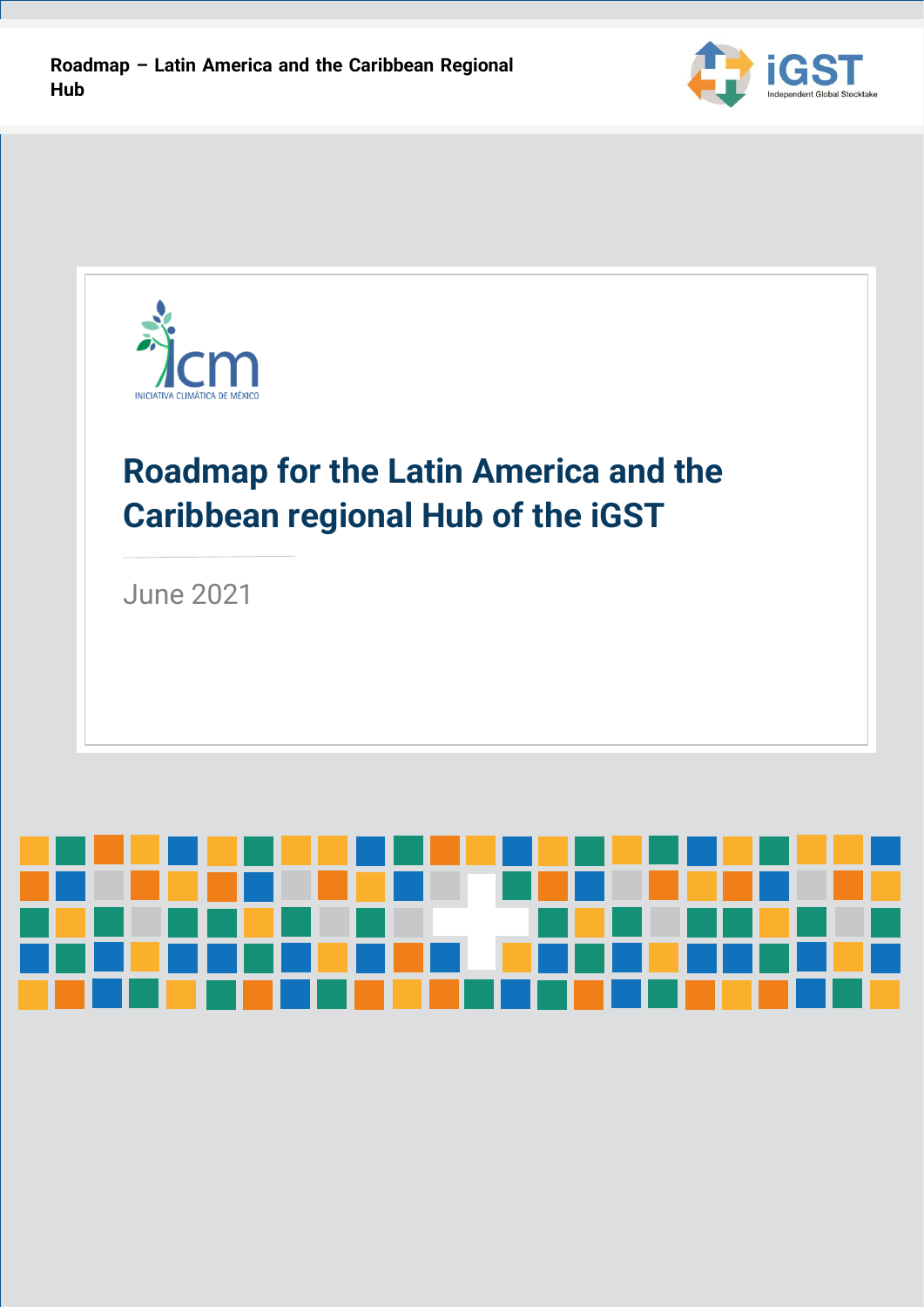# **Roadmap for the Latin America and the Caribbean regional Hub of the iGST** June 2021



Click or tap here to enter text.

June 2021

© Iniciativa Climática de México 2021

Cite as: [*suggested citation, eg:* Iniciativa Climatica de Mexico. (2021) "Roadmap for climate civil society in Latin America and the Caribbean toward the Independent Global Stocktake (iGST)." Part of the Larin America and the Caribbean Regional Hub.

Download the report [www.independentglobalstocktake.org](http://www.independentglobalstocktake.org/)



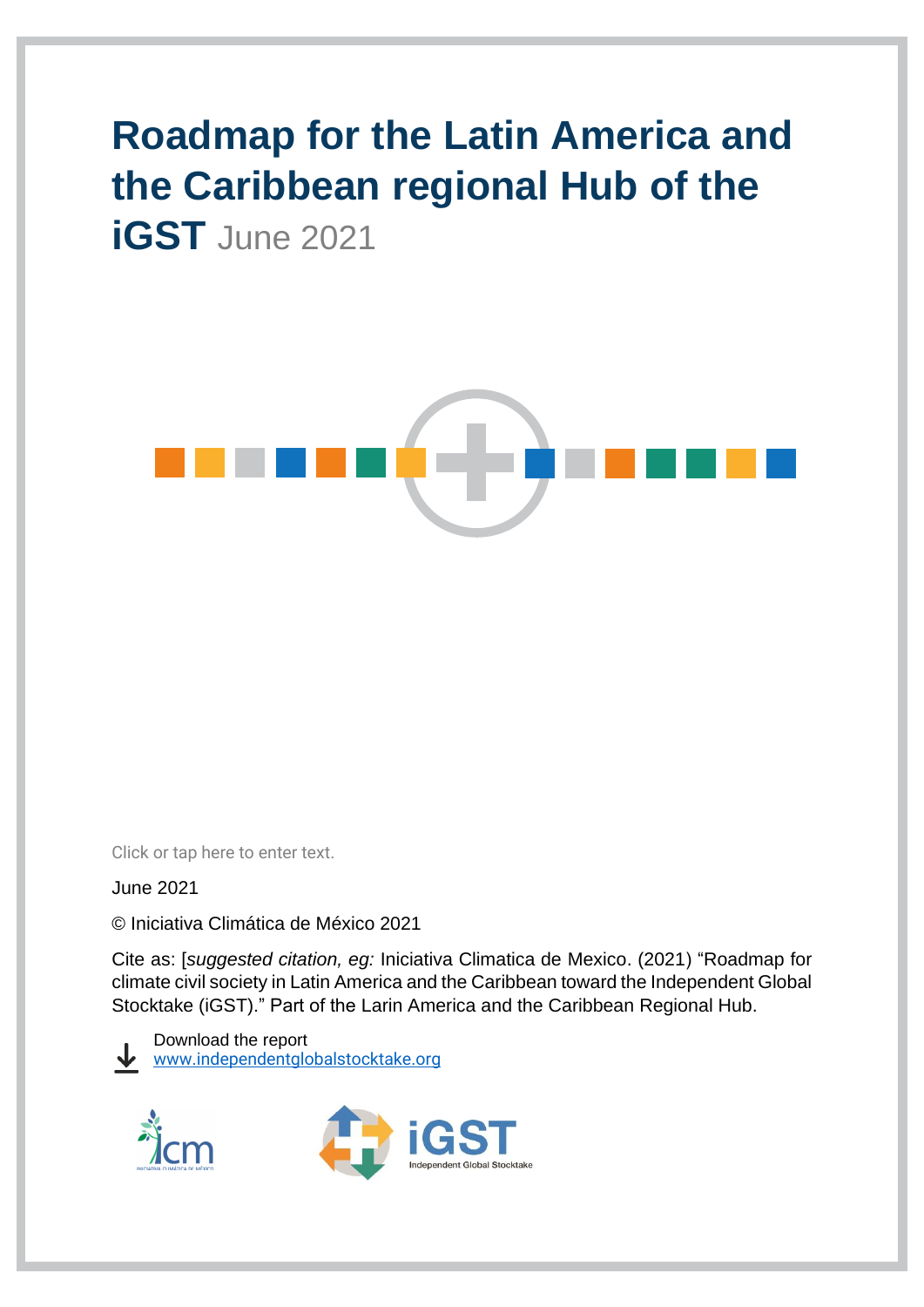#### **About the iGST initiative**

**The Independent Global Stocktake** (iGST) is a consortium of civil society actors working together to support the Global Stocktake (GST), the formal process established under the Paris Agreement to periodically take stock of collective progress toward its long-term goals. The iGST aligns the independent community — from modelers and analysts to campaigners and advocates — so we can push together for a robust GST that empowers countries to take greater climate action.

#### [www.independentglobalstocktake.org](http://www.independentglobalstocktake.org/)

**The Latin America and the Caribbean Regional Hub (LAC Hub)** of the independent Global Stocktake (iGST), leads efforts focused on the region within the iGST. It brings together the experience and visions of regional climate advocates to ensure that the GST is as effective and regionally relevant as possible. The LAC Hub serves as a platform for mutual learning and knowledge sharing within the region, and between Latin America and the Caribbean and other regions.



#### **Acknowledgements**

We are grateful to all the survey respondents and interviewees who shared their knowledge and experience to inform this working paper. We are also grateful to the ICM colleagues who research, analyzed and synthetized the information, and to Josefina Cobián and Casey Cronin for their guidance, insights, and support. This project is financially possible thanks to a grant awarded by ClimateWorks Foundation.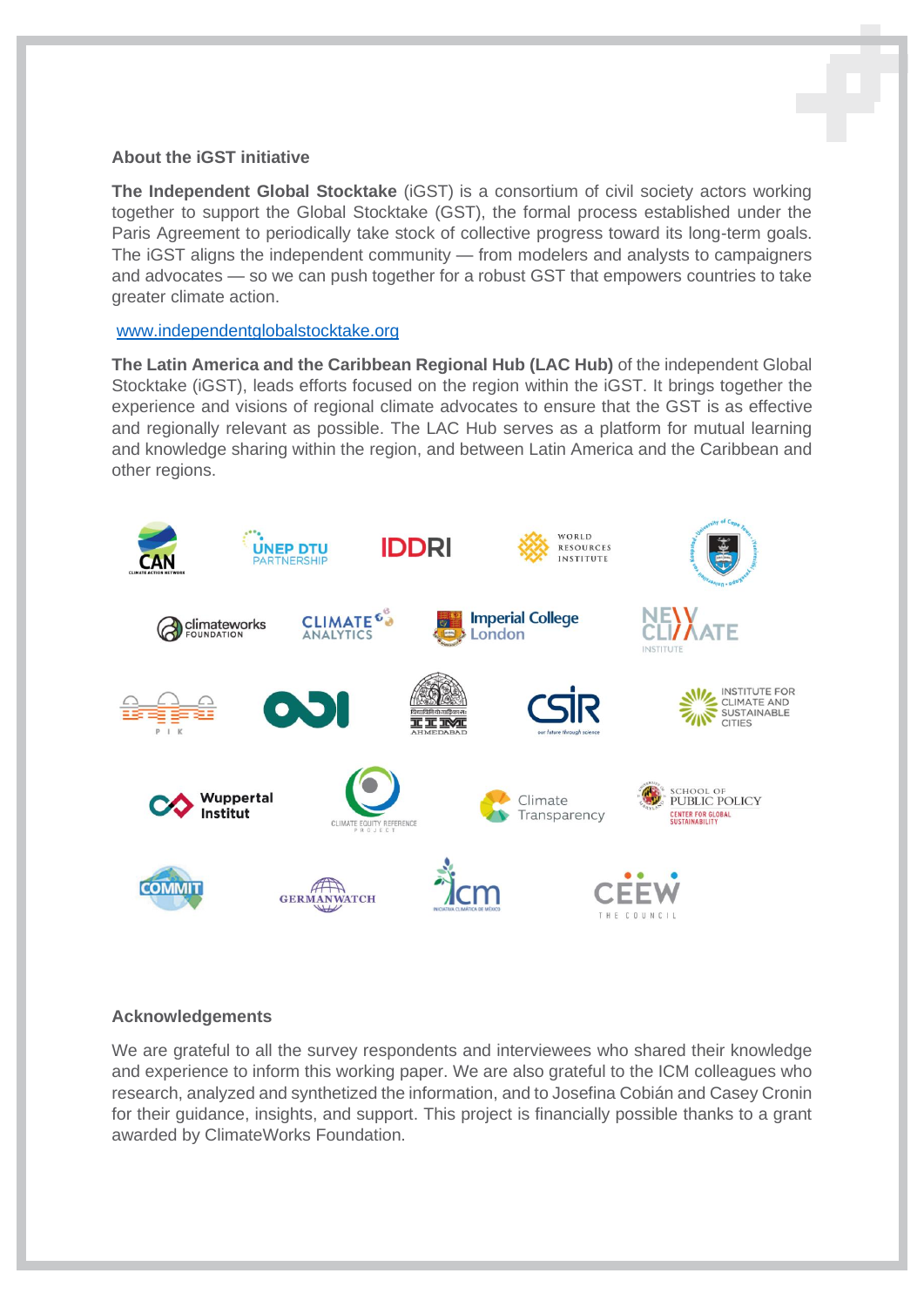# **Contents**

| + Challenges and opportunities for climate civil society in LAC toward the iGST15 |  |
|-----------------------------------------------------------------------------------|--|
|                                                                                   |  |
|                                                                                   |  |
|                                                                                   |  |

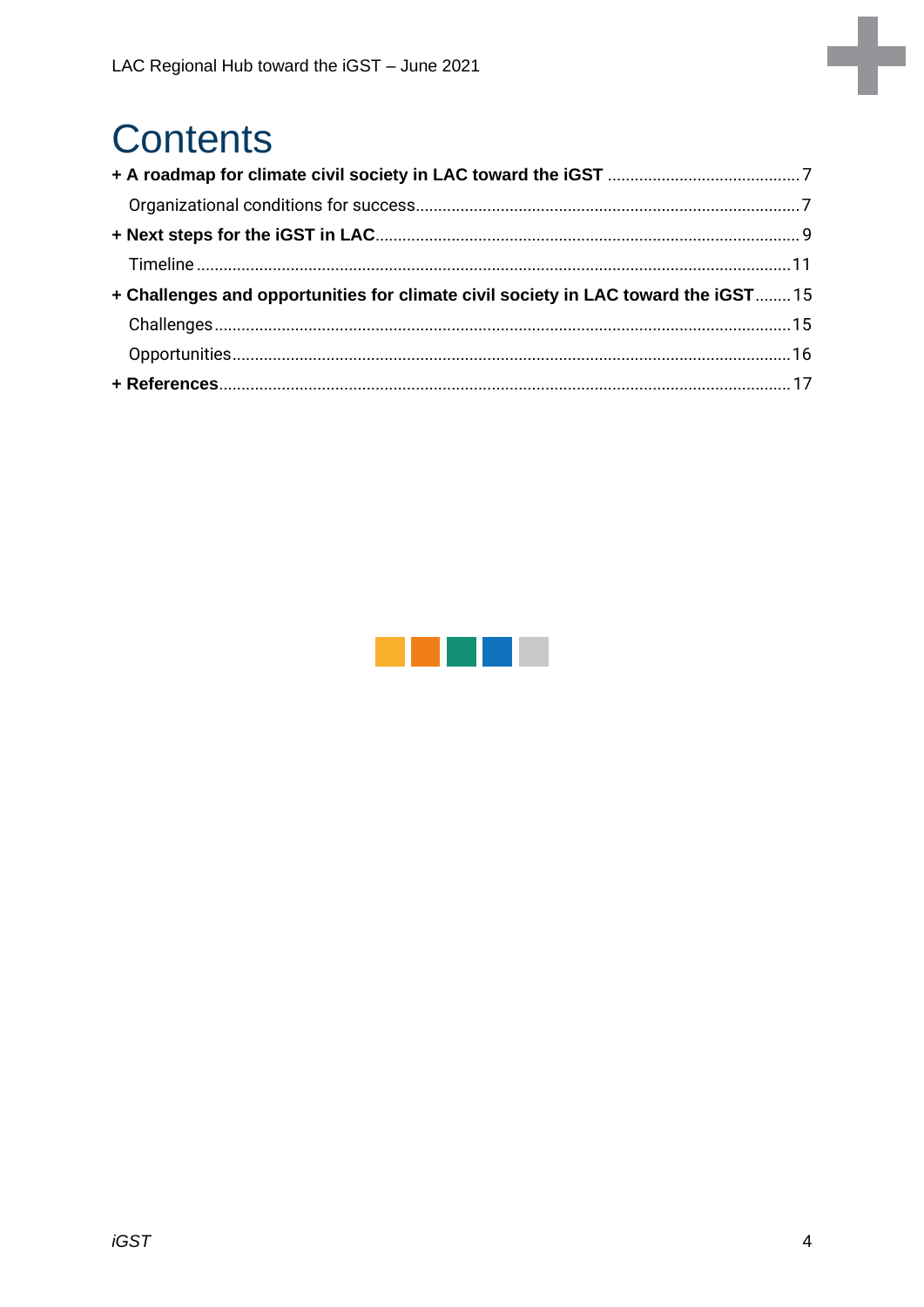## **+ Executive Summary**



This working paper presents the proposed strategies and actions for climate civil society in Latin America and the Caribbean as part of a regional Hub towards the iGST. It follows an initial assessment that consisted of a thorough and horizontal consultation among various climate civil society stakeholders in the region through semi-structured interviews, an online survey and a conscientious analysis of the sociopolitical circumstances for climate action.

The objectives of Latin America and the Caribbean Hub of the iGST (LAC Hub) are aligned and framed around the iGST overall process to increase the accuracy, transparency, accountability and relevance of the GST and to enhance regional concerns and priorities into the international debate. With these purposes, and as a result of the assessment mentioned above, a series of conditions, challenges, and opportunities were identified aiming to be strategic in setting the best course of action to maximize participation and seize available opportunities for regional climate action; this roadmap proposes forming three different levels of involvement and work around the region's iGST.

These three workstreams will be articulated through progressive and collaborative activities, and their work will develop around shared interests and actions, trying to overcome differences between national political and social contexts with different levels of involvement:

- **Environmental civil society**: organizations that are aware of crucial climate issues concerning the region, willing to participate in the iGST and its regional Hub, but not fully acquainted (yet) with the GST and iGST processes. This workstream will receive relevant information to grow their understanding of these agendas and could identify further opportunities for involvement in the processes. These organizations may transition into members of the epistemic community as they grow interest and capabilities to involve more in the iGST.

- **Epistemic community**: organizations with diverse human, financial, organizational or political resources that serve as connectors between the environmental civil society and the taskforce by disseminating information of the GST and iGST facilitated by the taskforce. Eventually, the community will have the means to propose and incorporate arguments and inputs into the regional process as interaction and crosscutting work with the taskforce advance.

- **Taskforce**: a close-knit group of regional organizations that will lead the LAC Hub by celebrating periodical reunions to assess, set and re-establish the Hub's organization and activities needed to achieve its goals, constantly connecting with the iGST, and driving articulation among the three levels towards the alignment with the overall goals of the iGST. This workstream will communicate with the epistemic community to suggest and organize activities of interest for the LAC Hub and consider particular environmental civil society and epistemic community inputs. The taskforce will also be informed and close to the global iGST process and able to present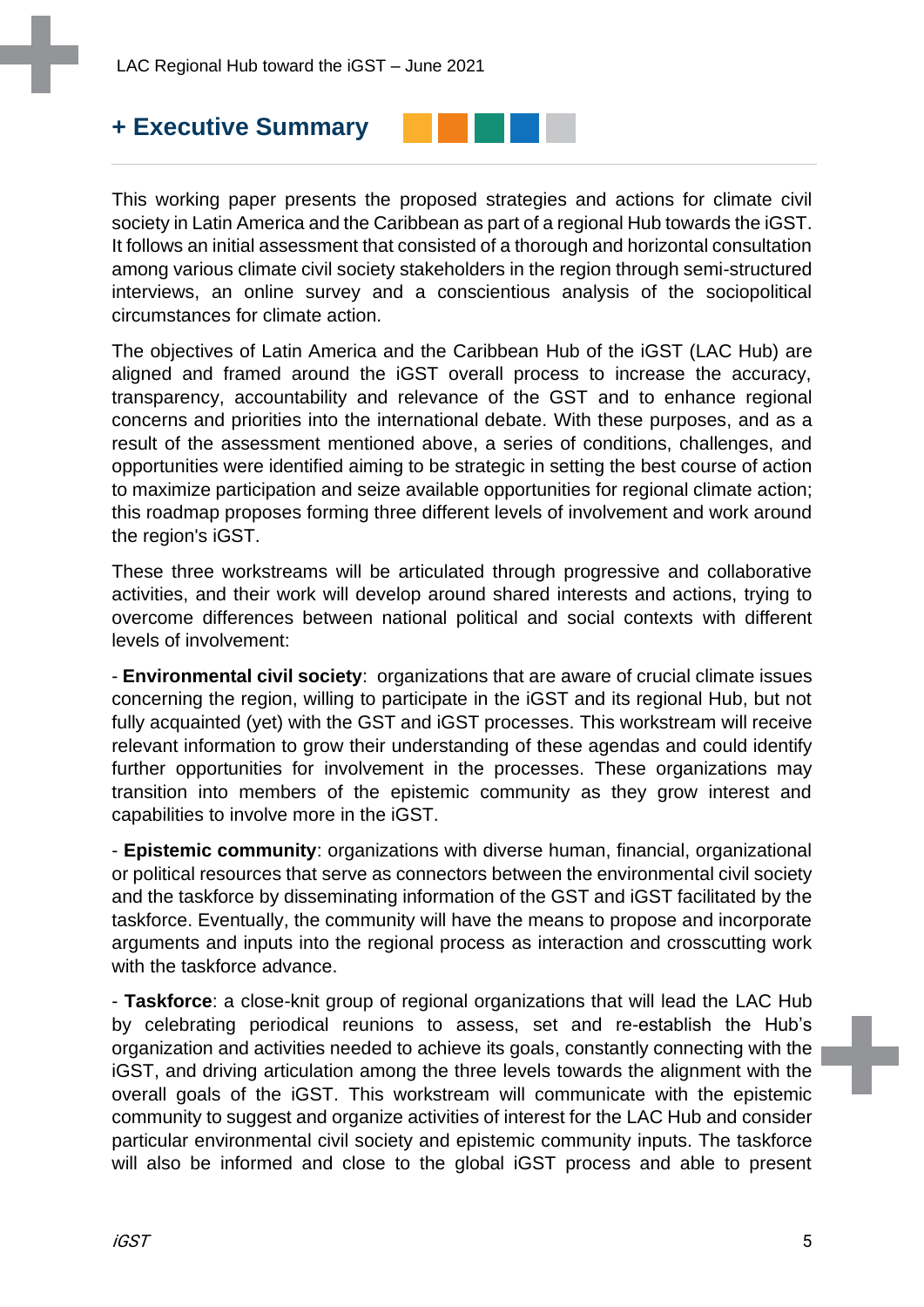proposals to achieve both the global iGST goals and the regional objectives expected from the Hub.

This roadmap proposes implementing a series of activities during the months in which the LAC Hub establishes and the workstreams define their tasks and involvement. The temporary line of activities will begin with the first meeting of the Taskforce where organizations will formalize their participation as a core-leading group and discuss the following needs and actions that will help to shape the Hub's and workstreams' activities, such as events, communications materials and platforms that may leverage the possibilities to succeed in achieving the goals of the LAC Hub.

Throughout the process, the Hub will and must consider challenges and opportunities detected in the initial assessment; related to the organization financial constraints and resources given the COVID-19 pandemic, capacities of involvement due to current activities and efforts, considering human resources, and prevent duplicating efforts already done inside the organizations or with other networks and initiatives.

Regarding the opportunities, these are mainly linked to building the Hub through a bottom-up, participatory and flexible process. The workstreams proposed aim to function as an articulation mechanism in which each participant organization may decide their level of involvement and have an equal voice. Membership in each level is not fixed but adaptable to the needs and capacities of the region's civil society and climate realities, which are essential to the LAC Hub's objectives and functions.

The following pages present the proposed steps and strategies to move towards a regional iGST Hub, aiming to be facilitative and developed via a participatory, inclusive, and bottom-up approach that ensures that the regional vision is incorporated into iGST, and reflected in the GST. Our theory of change is that enabling climate actors in the region to advocate for transparency, accountability and increased climate ambition that translate into climate action, will positively impact for a successful GST.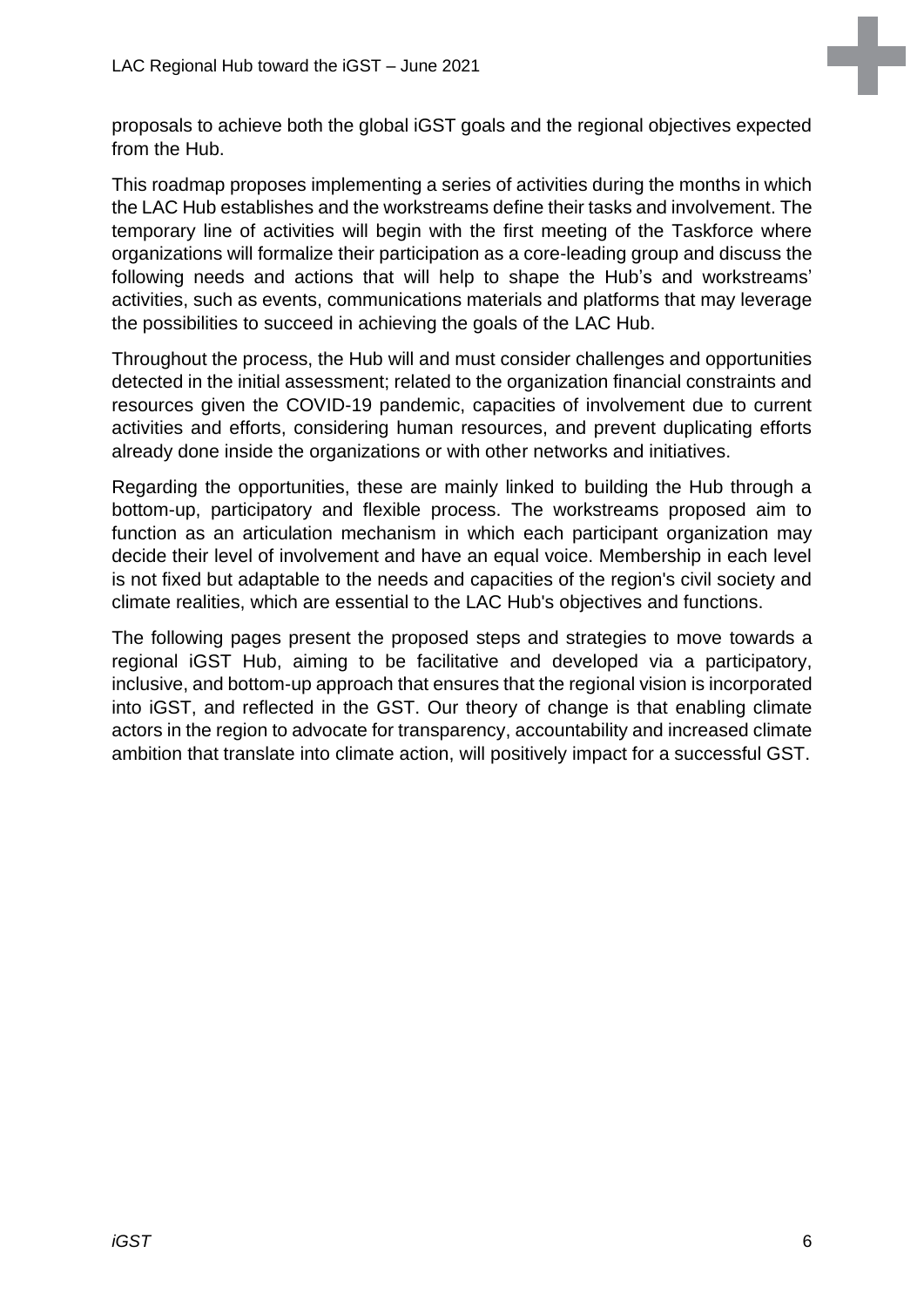## <span id="page-6-0"></span>**+ A roadmap for the Latin America and the Caribbean regional Hub of the iGST**



The core of this proposal is to constitute an epistemic community around the iGST in LAC. An epistemic community usually takes the form of a network of experts, professionals, scholars, NGOs, grassroots organizations, and other actors with practical experience, expertise, and authoritative claims to policy-relevant knowledge in an issue area (Haas, 1992; Cross, 2013). These communities go beyond merely trying to advise officials or appeal to the public in favor of their cause. In contrast, members of an epistemic community try to locate their members in different countries and public and civil society positions with diverse backgrounds, expertise, and types of knowledge (academic, practical, traditional, etc.). They are united by a shared set of norms, beliefs, and aims, which lead them to mobilize coordinately toward a political goal (Dunlop, 2016; Maliniak et al., 2020).

Such an organizational scheme could be beneficial by promoting the dissemination of how the GST and iGST outputs are relevant for diverse social groups in the Global South and facilitating their inclusion into the agendas and priorities of the NGO's that target national NDCs from the national and grassroots level. Consequently, it could increase pressure on national governments to increase ambition and comply with their stated commitments. An iGST epistemic community could also broaden the scope of smaller or local organizations, allowing for the creation of a channel for the engagement of local groups and the general public. Most importantly, an iGST epistemic community may set the stage for the definition of a clearer strategy to translate the iGST's outputs into social action, public awareness, and the domestic conditions necessary for effective accountability of governments' climate goals and commitments.

However, the formation of an iGST LAC epistemic community faces various challenges, such as the development of short-term activities and specific goals that recognize the diversity in the visions and interests of NGOs and groups, and, simultaneously, that internalizes local meaning and contextual relevance. This agenda's scope must support existing regional networks and avoid fragmentation or duplication of actions and resources. The epistemic community's structure requires flexibility and low operability demands due to the variations in resources, capacities, and engagement levels.

The formation of an epistemic community requires interaction between its members, the establishment of spaces of practice and learning, the creation of channels for sharing cognitive resources, and the collective production, dissemination, and use of knowledge (Cross, 2013). These will be dealt with in the following sections.

#### <span id="page-6-1"></span>Organizational conditions for success

Studies conducted from different disciplines have established a set of conditions that allow an epistemic community to be successful in its goals (Cross, 2013). They are more likely to be persuasive when:

There is uncertainty surrounding the policy issue because it is complex or new and perceived as a politically salient crisis.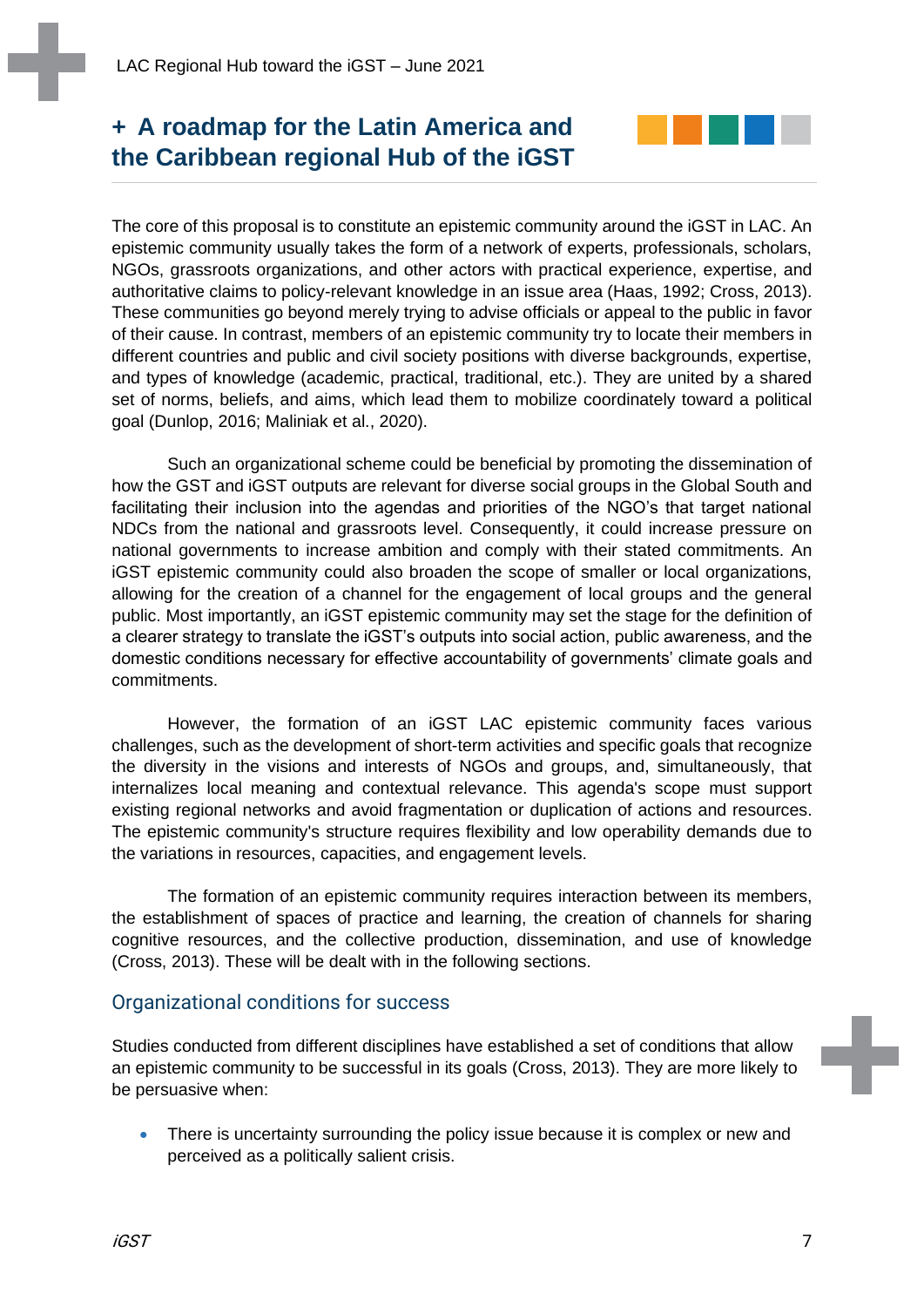- The decision-makers targeted are unhappy with past policies and present problems related to the issue.
- They have access to all or most necessary top decision-makers.
- They have greater cohesion and certainty of aims than the networks they are competing against.
- They share a high level of professional norms and status.
- There is respected data.

Even if the international climate debate is most definitely a politically salient crisis, its position in national governments' priorities varies greatly and current policies do not necessarily meet the gravity of the crisis or are not fully enforced. Emergent issues like the present pandemic have displaced climate policies and allowed reluctant governments to sideline or postpone the issue. Similarly, climate civil society in the region does not always have access to all or the most crucial decision-makers due to domestic political tensions or the intrinsic limits of each organizations' scope and capabilities.

The greatest opportunities for a LAC epistemic community toward the iGST lie in the last three elements mentioned in the list above. Even though they are diverse in scope and immediate goals, the regional climate debate has evolved in such a way that LAC climate organizations and groups share a significant level of professional norms and status and there is respected data backing their claims in terms of policy and social action. Similarly, the iGST epistemic community may become a powerful instrument to strengthen transnational cohesion and certainty of aims.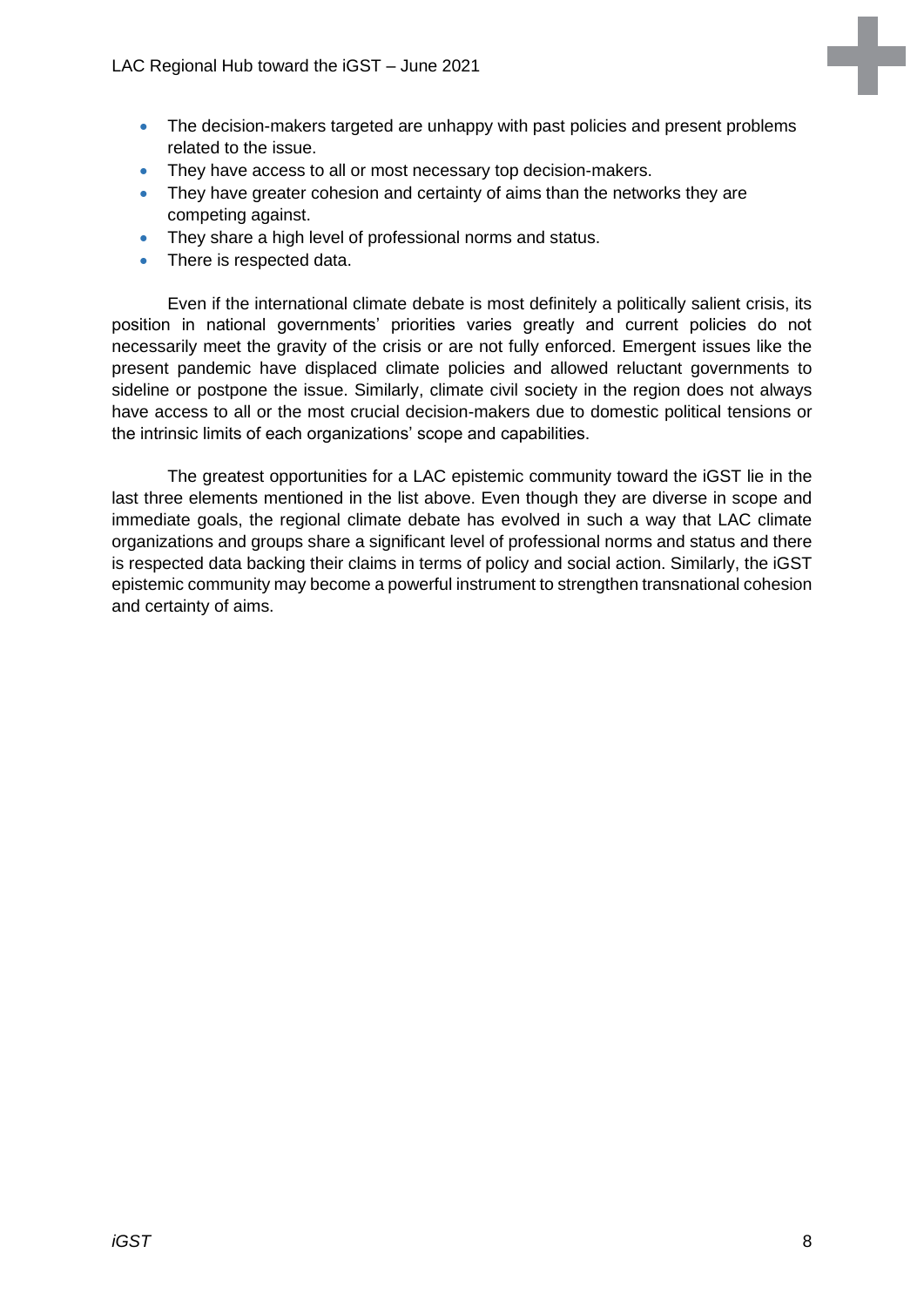## <span id="page-8-0"></span>**+ Next steps for the iGST in LAC**



The main goal of the iGST in LAC is to identify and enact the best way in which Latin America and the Caribbean can influence the global iGST and introduce regional issues, concerns, and priorities into the international debate on climate transparency and climate action. As such, it is crucial that the organizational structure of the regional iGST initiative is sensitive to the need to develop cohesion, address internal inequalities, and produce accessible and usable outputs. In other words, since only some of the known conditions for an epistemic community to succeed are identifiable at present, there is ample opportunity to intervene directly in order to develop the ones that are yet to be seen.

In consequence, and bearing in mind the results of our assessment and the continuous we propose three parallel workstreams for the iGST in the region:

- **1.** A broad community for the dissemination of the goals and work of the GST and iGST among the environmental civil society in the region.
- **2.** A flexible, horizontal, and inclusive epistemic community formed by a wide network of climate organizations in LAC.
- **3.** A taskforce or core group of Latin American and Caribbean climate organizations.

Such an organizational structure could be useful to strengthen the links between the interested parties, better understand and address their particular needs and capacities for involvement and guide the collaborative production of relevant and pertinent materials. It would also be consistent with the interest of making this a participatory and horizontal process (Ashman and Luca Sugawara, 2012; Ashman, 2005; Ramalingam, 2006; Greenspan et al., 2021). As it will become clear in the sections ahead, an organization can move easily from one workstream to another depending on its level of involvement and capacities. The structure proposed is meant to be flexible and open, always willing to include the experience and opinions of as many climate organizations as possible to further our common goals. The following paragraphs will outline the proposed activities and responsibilities of each workstream and how they could interact among themselves.



#### Three parallel workstreams for the iGST in the LAC region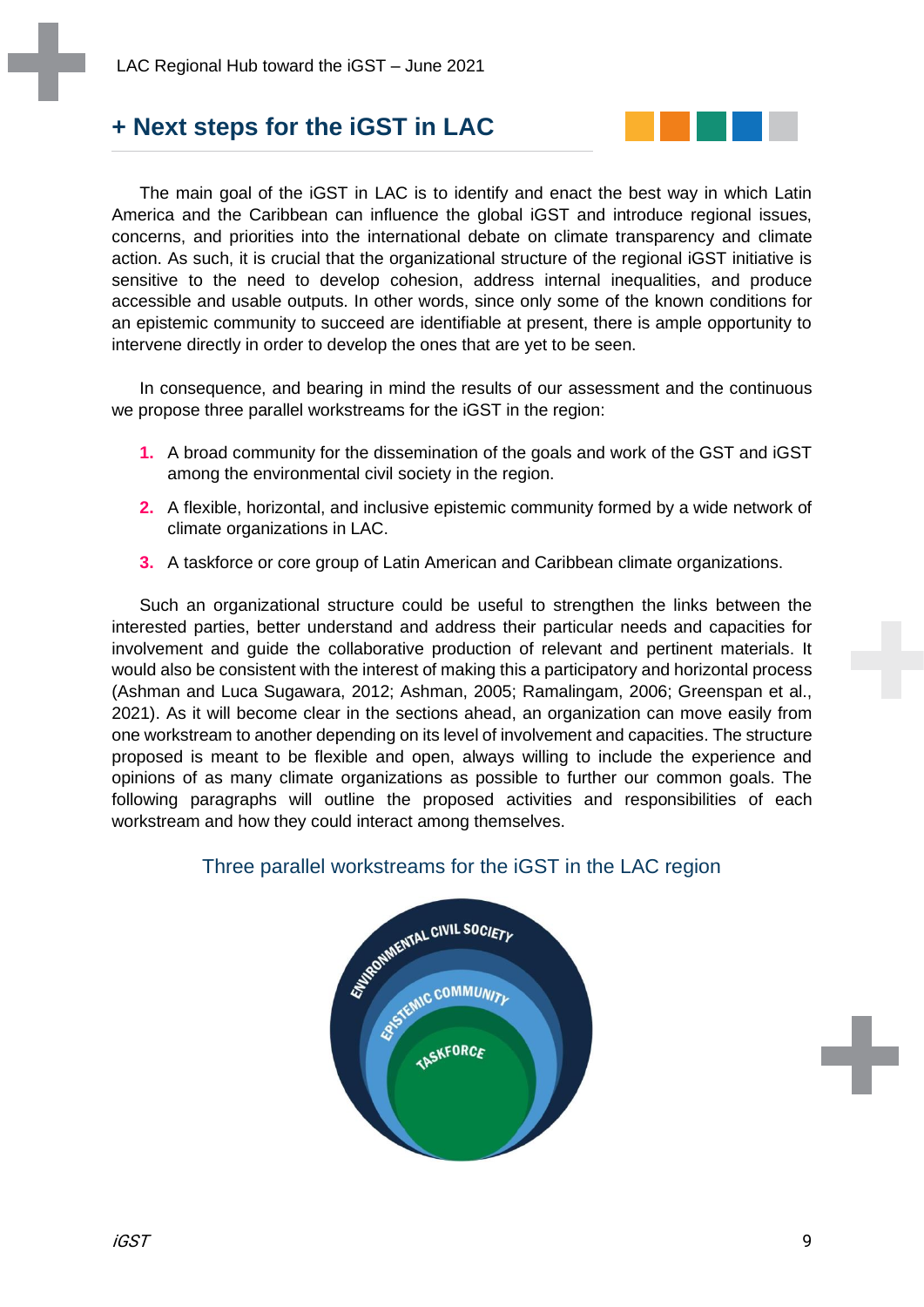**Environmental civil society:** The first workstream relates to the nurishing of a civil society that is well aware of the most crucial issues in the climate agenda and with particular detail for issues concerning Latin America and the Caribbean. Our assessment revealed that, while many organizations were available and willing to participate in an iGST regional initiative when asked about it, they were not fully aware of the GST and iGST. As a result, it is crucial to deliver as much information about both processes to as many regional climate civil society actors as possible, in order for them to include the matter in their agendas and widen the effect of these initiatives.

The figure above shows that the proposed environmental civil society is meant to interact with the epistemic community. This could take place through the suggestion of events or activities that may promote the work of the iGST in the region. The environmental civil society will thus be able to introduce topics that are particularly relevant for it into the wider discussion of climate policy in LAC, as well as suggest meetings, conferences, or seminars that represent their interests, concerns, and grievances in terms of the climate agenda.

**Epistemic community:** The second workstream has to do with the continued articulation of a network of Latin American and Caribbean climate organizations that are related through a flexible, horizontal, and inclusive community. Reflecting the inequalities of Latin American and Caribbean societies, the assessment also revealed that not every organization interested in participating in the iGST has the human, financial, and organizational resources to do so. Initially, this community could be formed by the 35 organizations and climate groups that participated in the assessment by responding to the online survey; it may grow as new organizations transition from being part of the environmental civil society into members of the epistemic community as a consequence of their interest and capabilities for involvement.

In turn, the epistemic community is meant to interact with the environmental civil society through the diffusion of an informational campaign composed of documents, videos, or newsletters to disseminate the goals and contents of the GST and iGST. If these organizations conduct conferences, seminars, regional events, or workshops related to the climate and iGST agenda, the epistemic community would be able to include fellow activists and advocates in order to widen the discussion and ensure the incorporation of their points of view, arguments, and grievances. This would make certain that diverse perspectives are encompassed in the iGST processes in a bottom-up fashion.

**Taskforce:** The third workstream is related to the formation of a close-knit group of Latin American and Caribbean climate organizations that can lead the process of the iGST in the region and steer the relationship between climate activists and the transnational transparency initiative. This taskforce is planned to be a core group interacting with the epistemic community and the iGST working groups and steering committee. Initially, this taskforce could be formed by the 8 climate organizations that participated in the interviews for the assessment; it may evolve as new organizations transition from being part of the epistemic community into fullyfledged members of the taskforce as a result of their interest, institutional and technical capabilities, and regional role.

On the one hand, the epistemic community will communicate with the taskforce through the suggestion of events, activities, and topics of interest for the taskforce to work on or the iGST working groups to consider for their particular outputs or discussions. This would help introduce a Latin American and Caribbean perspective on the climate agenda and introduce a wider array of perspectives in international environmental politics. Additionally, the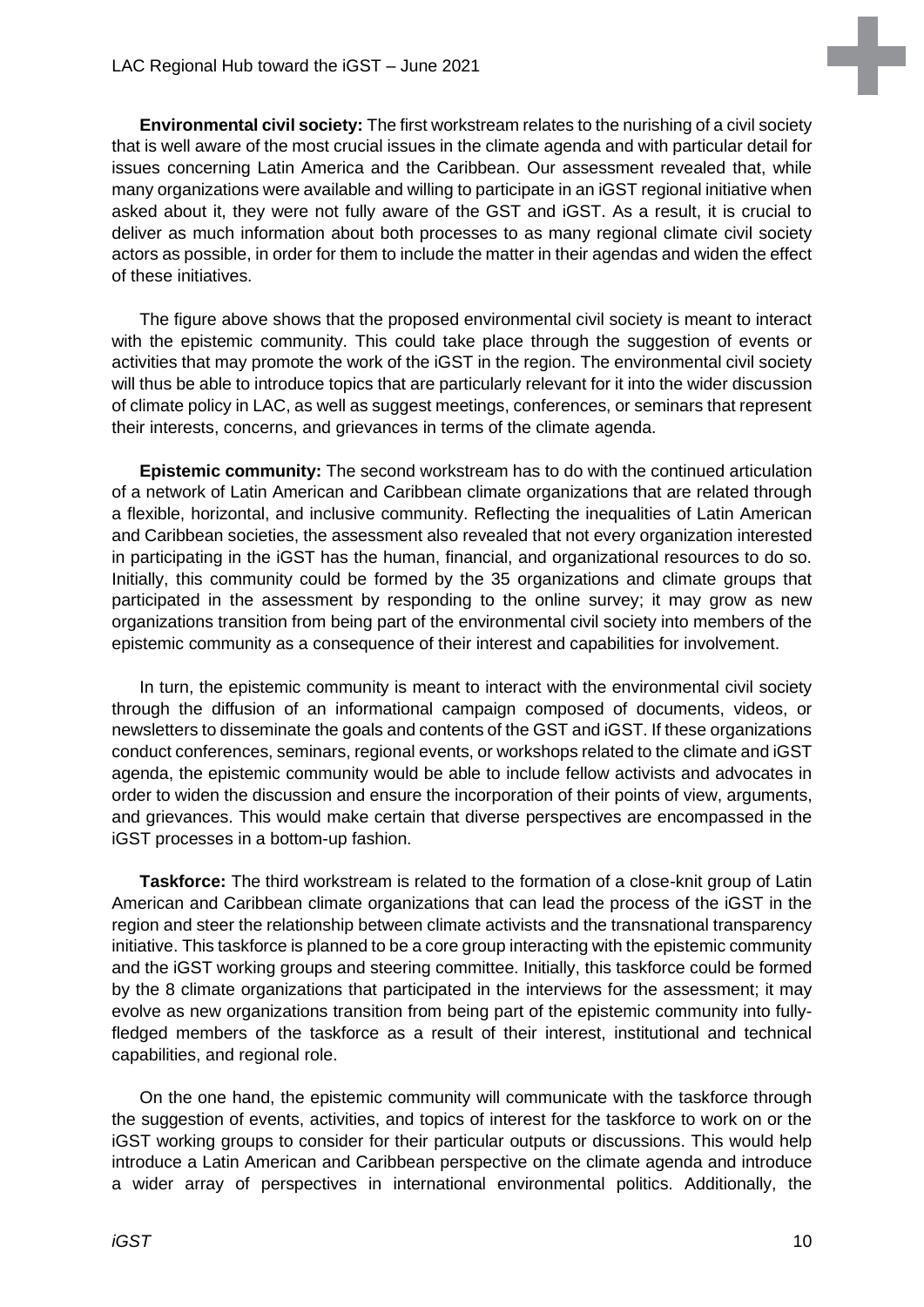organizations that belong to the epistemic community will have the possibility to partake the products of their research, fieldwork, or organizational experience with the taskforce, as well as information on the particular contexts and local situations where they work. In such a way, the taskforce will have a sharper perception of what is really happening on the ground through the work and experience of the organizations that belong to the epistemic community and, therefore, will be able to transmit that to the iGST agenda and working groups in the transnational sphere. This, in turn, will transform the international climate agenda in such a way that the priorities, concerns, and issues of the LAC region will be considered in the global discussion.

As well, the taskforce is meant to interact with the epistemic community by divulging information on what the iGST workgroups are producing and discussing through newsletters and meetings. These could be aimed at informing about relevant events, milestones, and outputs from the iGST workgroups and the taskforce itself, as well as the dissemination of iGST regional and interregional initiatives and documents.

Regarding the link between the taskforce and the iGST steering committee, the taskforce could undertake a process of technical, peer-review of the main outputs coming from the iGST working groups before their publication. Having the information relayed by the environmental civil society and the epistemic community, the members of the taskforce would be able to comment on the working groups' papers and analysis in order to include a Latin American and Caribbean vision. Having knowledge of what the iGST core organizations are doing could also allow the taskforce to present proposals on how to translate and adapt the technical materials developed by the iGST for the LAC contexts, considering the needs, concerns, and priorities expressed by the environmental civil society and the epistemic community and the experience of its members. The taskforce would also be in a propitious position to recommend events and activities that can strengthen the epistemic community, as well as suggest and prepare materials, events, and activities that can increase interest and activism among members of the environmental civil society.

#### <span id="page-10-0"></span>**Timeline**

The chronogram presented below is a proposal of the activities, events, and other engagements that each workstream could be involved in during the following months of 2021 in order to establish the foundations of the Latin American and Caribbean iGST epistemic community. Naturally, they would all depend on the first meeting of the Taskforce (highlighted), where the core group of organizations could provide feedback and agree on more specific aspects of the timetable. At present, our proposal has the following features for each tier:

- **Taskforce**: A core set of organizations that also belong to the epistemic community would operate as a sort of steering committee or leading group. In fact, the whole process will be set in motion by a meeting of the taskforce to discuss these proposals. After incorporating all the members' feedback and contributions, the taskforce could be officially constituted. As described below, its activities would involve:
	- Taskforce meetings (bimonthly)
	- The technical review of outputs from the iGST's working groups to incorporate a Latin American and Caribbean vision (continued).
	- The preparation of an iGST newsletter (bimonthly) and basic dissemination materials (FAQs, videos, two-pagers, etc.) to be distributed throughout a three-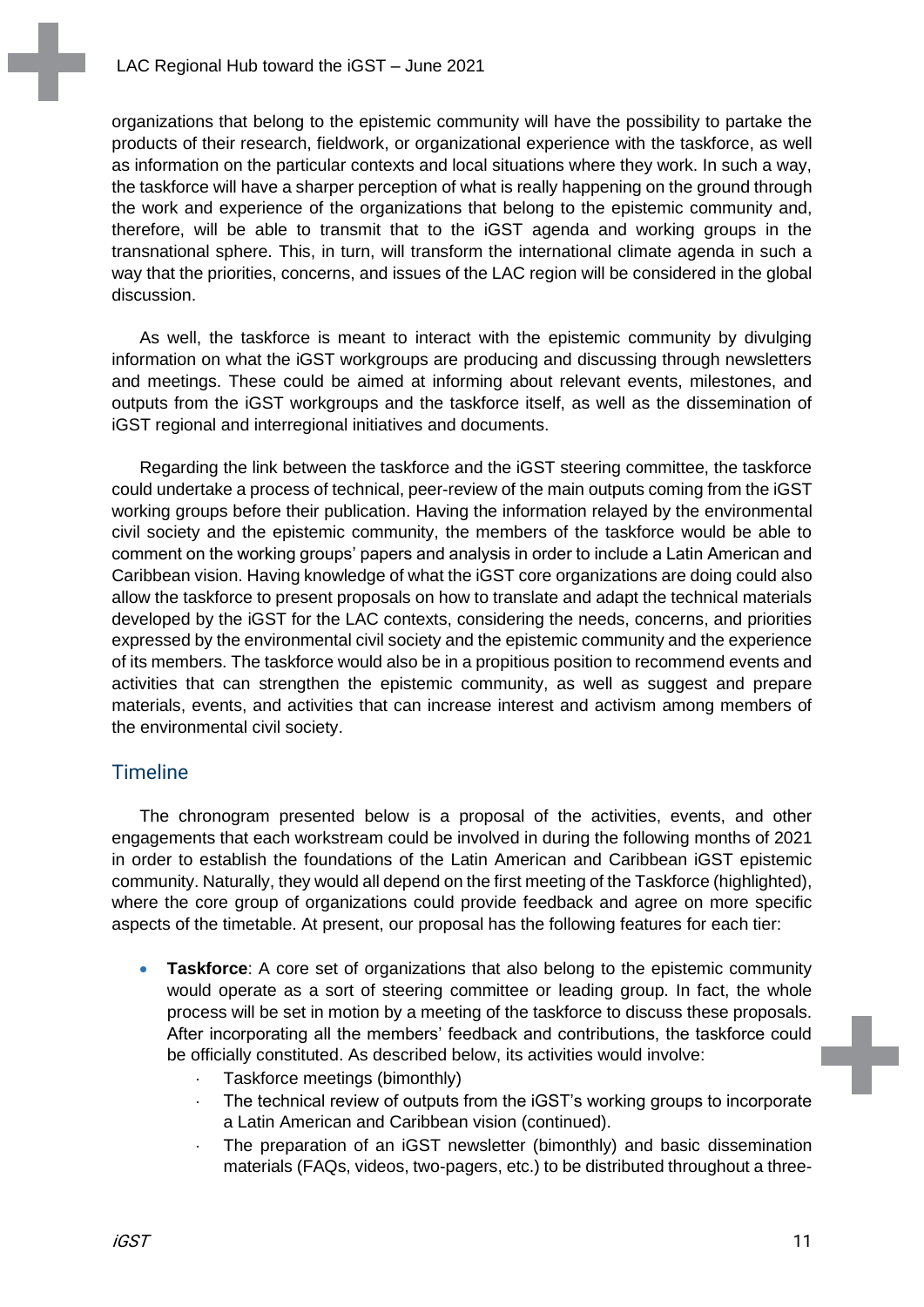month period among the epistemic community and the environmental civil society (June-September 2021).

- The preparation of iGST materials for COP26 in Glasgow to be distributed onOctober among the epistemic community and the environmental civil society.
- Conferences, workshops, or seminars on crucial elements of the agenda (iGST and climate transparency, COP26, etc.)
- Participation in international events (LAC Regional Climate Week, Climate Week NYC, COP26).
- **Epistemic community**: formed by a wider network of organizations, the community would be in charge of:
	- Check-in meetings with the Taskforce every three months to ensure a continuous feedback process and suggestion of next steps (events, activities, topics of interest for research or activism, national climate policies or issues, etc.) for the whole initiative, as a result of the organizations' knowledge and first-hand experience of national contexts and climate politics.
	- The circulation of the newsletter prepared by the Taskforce.
	- The dissemination of the iGST basic materials to inform as widely as possible on what it is and how it can be relevant for LAC climate civil society, as well as the diffusion of other materials prepared by the Taskforce or the iGST working groups around events related to climate politics (COP26, Climate Weeks, etc.).
	- The organization of conferences, workshops, seminars, or other events on the iGST, its activities, and climate action and transparency in the context of the Paris Agreement.
- Environmental civil society: integrated by the broadest group of actors, this tier of the initiative would be responsible for:
	- The circulation of the newsletter prepared by the Taskforce.
	- The continued dissemination of the basic materials on the iGST prepared by the Taskforce.
	- Participation in events organized by the epistemic community.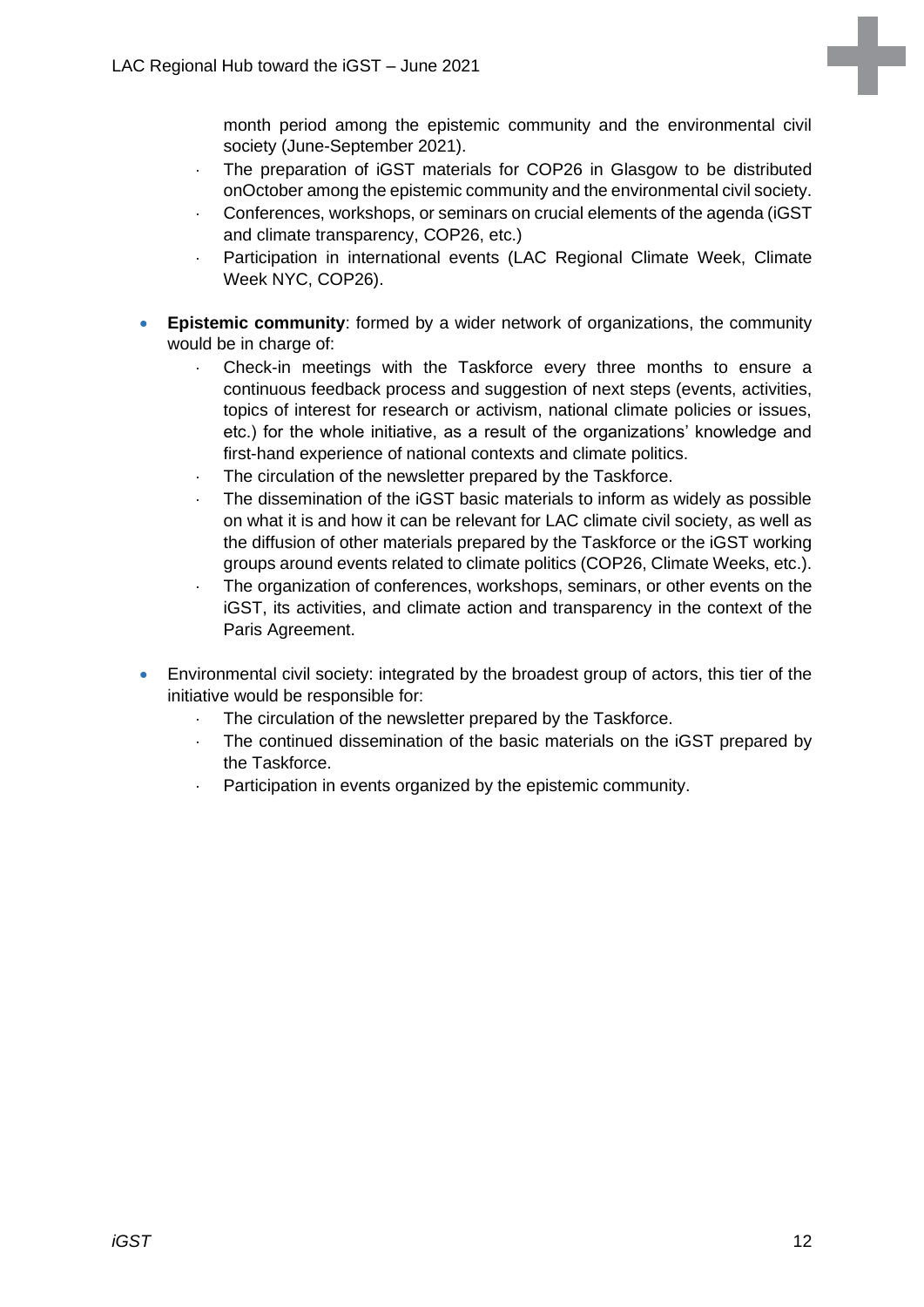|                                            |                                                                        | Circulation of newsletter on<br>the iGST's latest<br>developments  |                                                                                       | Circulation of newsletter on<br>the iGST's latest<br>developments            | Distribution of iGST                                                            | Circulation of newsletter on<br>the iGST's latest<br>developments       |                                                                                 | Circulation of newsletter on<br>the iGST's latest<br>developments |
|--------------------------------------------|------------------------------------------------------------------------|--------------------------------------------------------------------|---------------------------------------------------------------------------------------|------------------------------------------------------------------------------|---------------------------------------------------------------------------------|-------------------------------------------------------------------------|---------------------------------------------------------------------------------|-------------------------------------------------------------------|
| Environmental civil society                |                                                                        | Continued dissemination of Continued dissem<br>GST basic materials | ination of<br>$\frac{16}{16}$<br>iGST basic materi                                    | Continued dissemination of<br><b>IGST</b> basic materials                    | materials toward COP26                                                          | Continued dissemination of<br><b>IGST</b> basic materials               |                                                                                 | Continued dissemination of<br>iGST basic materials                |
|                                            |                                                                        |                                                                    | kshops or<br>GST and<br>climate transparency<br>Conferences, wor<br>seminars on the i |                                                                              | Conferences, workshops or<br>seminars after COP26                               | COP <sub>26</sub>                                                       | Conferences, workshops or<br>seminars after COP26                               |                                                                   |
|                                            |                                                                        | Circulation of newsletter<br>and suggestions of next<br>steps      |                                                                                       | Circulation of newsletter<br>and suggestions of next<br>steps                |                                                                                 | Circulation of newsletter<br>and suggestions of next<br>steps           |                                                                                 | Circulation of newsletter<br>and suggestions of next.<br>steps    |
|                                            |                                                                        | Distribution of iGST basic<br>dissemination materials              | Distribution of iGST basic<br>dissemination materials                                 | Distribution of iGST basic<br>dissemination materials                        | materials toward COP26<br>Distribution of IGST                                  | materials during COP26<br>Distribution of iGST                          |                                                                                 |                                                                   |
| Epistemic community<br>WORKS TREAMS (2021) |                                                                        |                                                                    | Check-in meetings with the<br>Taskforce (suggest events,<br>activities, topics)       |                                                                              | Check-in meetings with the<br>Taskforce (suggest events,<br>activities, topics) |                                                                         | Check-in meetings with the<br>Taskforce (suggest events,<br>activities, topics) |                                                                   |
|                                            |                                                                        |                                                                    |                                                                                       |                                                                              | Conferences, workshops or<br>seminars after COP26                               | COP26                                                                   | Conferences, workshops or<br>seminars after COP26                               |                                                                   |
|                                            | First meeting to obtain                                                | Technical review of outputs<br>from the iGST's working             | Technical review of outputs<br>from the iGST's working<br>sdnouB                      | Technical review of outputs<br>from the iGST's working<br>groups             | Technical review of outputs<br>from the iGST's working<br>sdnouß                | Technical review of outputs<br>from the iGST's working<br><b>Subora</b> | Technical review of outputs<br>from the iGST's working<br>groups                | Technical review of outputs<br>from the iGST's working<br>sdnouß  |
|                                            | partners and agree on<br>feedback from main<br>structure               | stonbz                                                             | Bi-monthly taskforce<br>meeting                                                       |                                                                              | Bi-monthly taskforce<br>meeting                                                 |                                                                         | Bi-monthly taskforce<br>meeting                                                 |                                                                   |
| <b>Baskforce</b>                           | dissemination materials<br>newsletter and basic<br>Preparation of iGST |                                                                    | Preparation of iGST<br>newsletter                                                     |                                                                              | Preparation of iGST<br>newsletter                                               |                                                                         | Preparation of IGST<br>newsletter                                               |                                                                   |
|                                            |                                                                        |                                                                    |                                                                                       | collaboration with other<br>regional iGST initiatives<br>Climate Week NYC in | Conferences, workshops or<br>seminars toward COP26                              | COP <sub>26</sub>                                                       | Conferences, workshops or<br>seminars after COP26                               |                                                                   |
|                                            | lune                                                                   | 訁                                                                  | August                                                                                | September                                                                    | October                                                                         | November                                                                | Early December                                                                  | Late December                                                     |

L,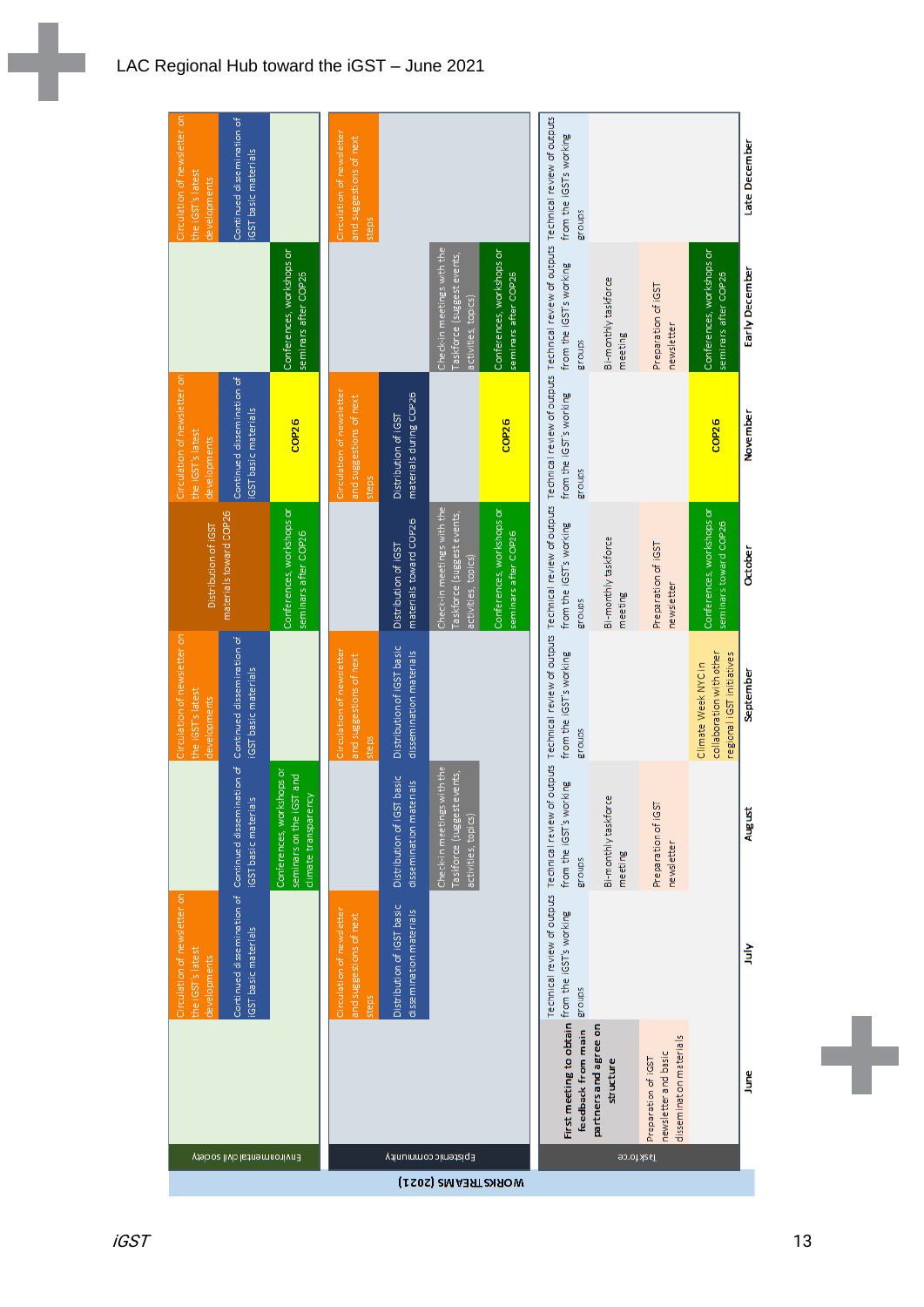

The previous timeline and its components are designed to enhance the possibilities of success of an iGST epistemic community in LAC. One of the factors that is most helpful for epistemic communities to be politically influential is their availability of support from actors located in different political, social, and transnational sites. Diffusion of the GST and iGST among these networks could widen its reach to more organizations and enlist the support of more organizations and networks.

Events such as conferences, roundtables, and seminars/webinars could provide technical and scientific knowledge for all the members of the epistemic community to benefit from and to apply in their particular agendas or to promote the work done by the member organizations in their respective contexts. These meetings should be aimed at being based on rigorous, usable, and accessible outputs for all kinds of organizations (transnational, local or grassroots) that translate the best available knowledge for its use by organizations in their particular national circumstances.

Besides enabling greater coherence through partaking and coproducing knowledge, these events could be useful for two further objectives. Firstly, they may serve the purpose of strengthening internal cohesion in the epistemic community and establishing similar technical standards, thematic priorities, and a common language. Additionally, they could be opportune moments to reinforce links between the organizations and other key actors outside civil society, such as climate researchers, communities of practice, grassroots activism, and politicians at various levels of involvement in climate decision making.

Workshops could be helpful to collaboratively develop finer analyses of the information contained in international climate reports or to elaborate on more specific data and necessary actions to address the particular groups of interest of each organization throughout the region. Additionally, they could be useful to gather elements and aspects of the domestic knowledge gap that require greater consideration in international climate reports. The epistemic community and Taskforce could channel these needs and concerns to the relevant parties as feedback. Furthermore, they could constitute crucial criteria to develop the regional iGST outputs.

Another set of workshops could be oriented towards capacity-building and cohesionbuilding. Exchanging views, approaches, and capabilities could help member organizations develop a closer dynamic as an epistemic community and as a network. If some of them have more specialized technical personnel or direct experience on the ground, exchanging these would surely be useful to mutually inform their daily activities and provide new inputs for their work.

The tiered structure can also be a means for organizations at different levels to have more powerful channels through which to communicate their work, their message, and their publications or activities. Disseminating each organizations' efforts and outputs outside their usual circle of allies and partners will definitely be helpful to obtain feedback, to widen the audience each organization can reach, and to build a more regional outlook for climate civil society in Latin America. It could also reveal previously unknown complementarities, perspectives, and sources of information that reinforce organizations' activities and provide them with more reliable data and inputs.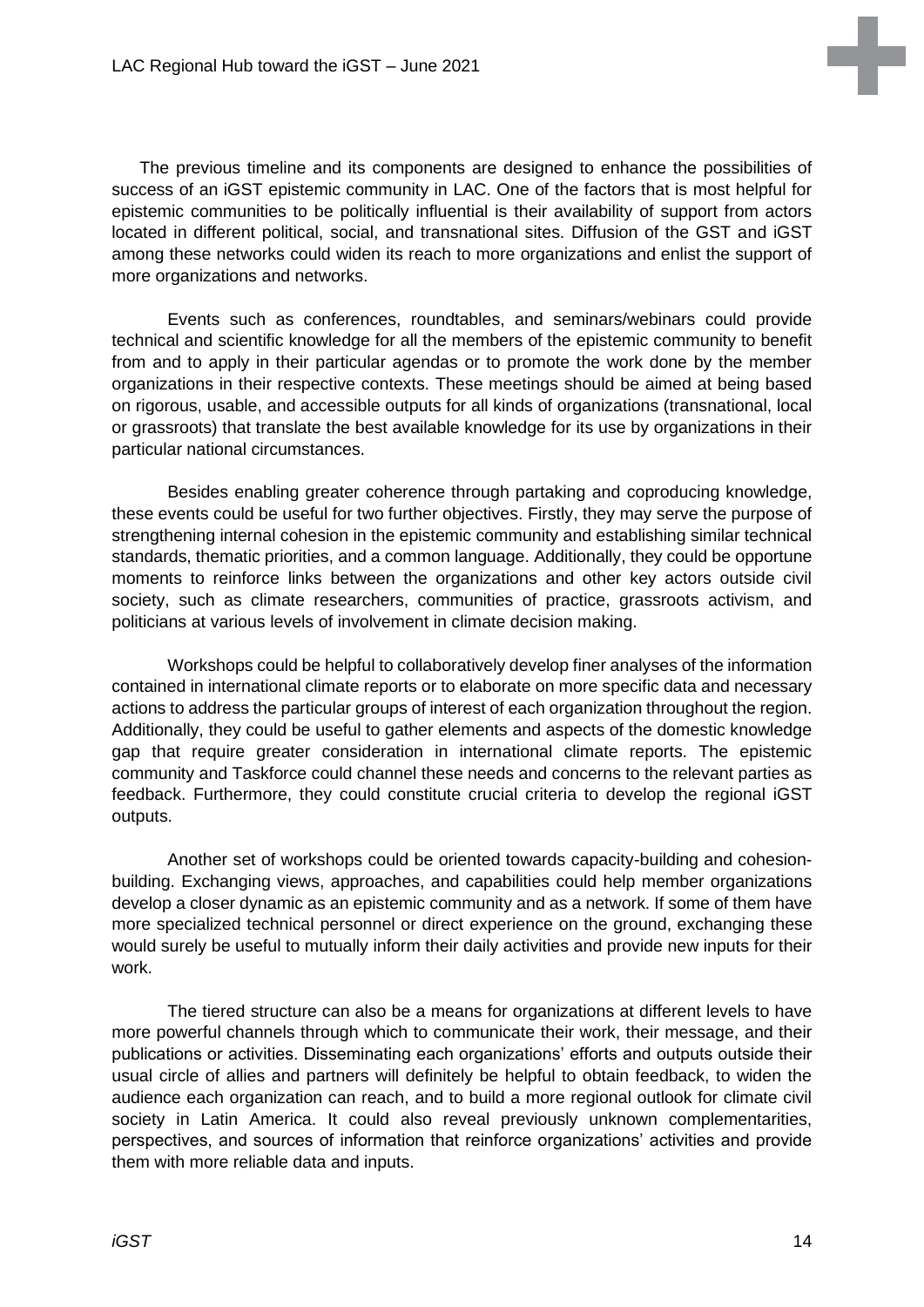

# <span id="page-14-0"></span>**+ Challenges and opportunities for climate civil society in LAC toward the iGST**

#### <span id="page-14-1"></span>Challenges:

- **Financial constraints**: the epistemic community must consider the difficulties detected in the initial assessment and how climate organizations throughout the region face different conditions to obtain financial resources to operate and develop their projects, particularly in the changing economic and political environment as national governments target postpandemic recovery over other issues. The activities planned in the following months have to be mindful of and sensitive to these constraints and how they affect each climate organization's ability to get involved in the community as a whole.
- **Human constraints**: the assessment also showed how many organizations find themselves in complex situations in terms of their ability to develop their everyday activities and participate in national and transnational initiatives simultaneously. For some of them, involvement in the iGST would represent a greater challenge and demand further efforts from already thinning human resources. Others also reported to lack the technical or administrative capacities to transform information coming from international reports into usable materials for their everyday activities. The epistemic community must bear this in mind as it plans ahead.
- **Tensions arising from the organizational structure**: the three-tiered structure proposed here could cause certain friction between the members of the iGST initiative related to which organizations belong in the Taskforce and which do not. The criteria and justification for membership in the Taskforce should be clear and transparent from the beginning, always stressing the flexibility, openness, and bottom-up nature of the process to prevent unwanted hostility within the iGST regional community.
- **How to ensure continued involvement**: considering the financial and human constraints mentioned above, members of the three tiers proposed here should be cautious that the activities and events planned for the following months remain relevant, pertinent, and useful for the environmental civil society, epistemic community, and taskforce to be continuously involved. If the epistemic community is to be effective toward the first iGST (2022) and Global Stocktake (2023), it needs to develop mid-term and long-term strategies that guarantee durable and inclusive involvement and interest from different kinds of organizations and climate groups.
- **How to prevent redundancies with other networks or initiatives**: a concern voiced various times throughout the consultation process conducted for our first assessment was how the iGST initiative would differ or add to the existing set of networks and collaborative ventures in LAC climate civil society. To this effect, the iGST epistemic community must find how to prevent the duplication of efforts through the close contact with members of other networks and, instead, search for complementarities and ways in which each other's work can be strengthened.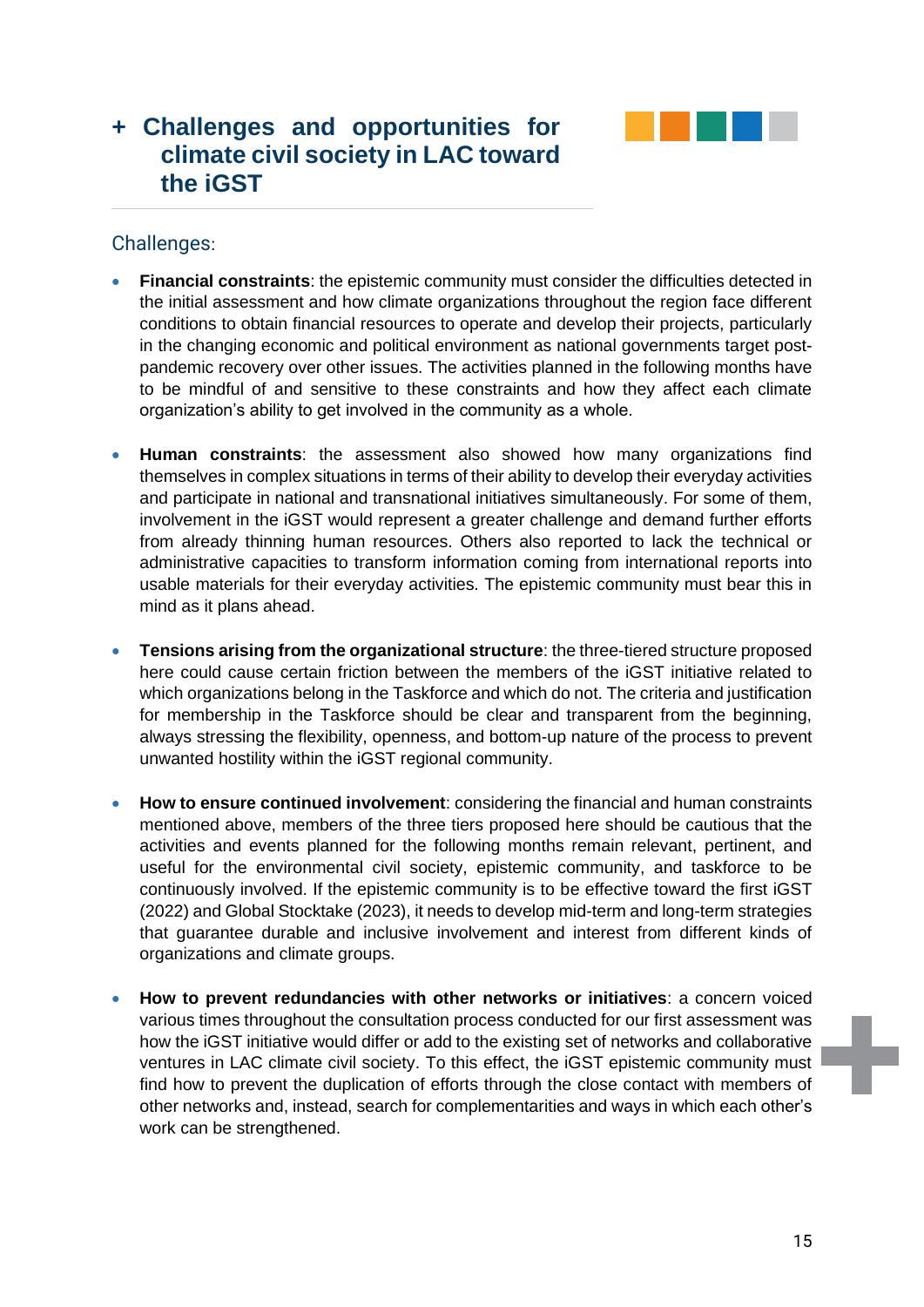### <span id="page-15-0"></span>Opportunities:

- **Building an initiative through a bottom-up, participatory process**: the iGST epistemic community could distinguish itself as a mechanism of articulation of various levels of climate civil society in the region that considers their various capacities and agendas by incorporating them into a Latin American and Caribbean vision striving to influence international climate politics. Instead of a vertical, hierarchical model, the iGST in LAC could gather its strength from diversity, horizontality, and continuous participation to further climate goals regionally and globally. This experience could be exemplary for other processes and regional strategies.
- **A flexible organizational structure**: such as it is, the proposal explained in the paragraphs above sets up a three-tiered community for the iGST in Latin America and the Caribbean that will be able to respond to emergent needs and situations according to the circumstances, while maintaining a clear goal of participating as fully as possible in the iGST and including as many perspectives, inputs, and contexts as the regional climate organizations that wish to participate in the mechanism. Membership in each level is not fixed or unchangeable, but adaptable to the needs, issues, and capacities of climate civil society in the region.
- **A reinforcing effect**: the epistemic community will produce relevant and pertinent activities and outputs that may support the iGST process as well as the organizations' everyday agendas. As Keck and Sikkink (1999) have suggested, national and local organizations become stronger domestically when they can count on transnational support; in turn, international regimes and agendas have greater influence and manage better compliance when they are closely linked to what happens "in the ground" and the needs and concerns of organizations dealing with the immediate effects of the issues of concern. The LAC epistemic community for the iGST can thus be a great tool to increase climate transparency and accountability from national governments by articulating technically informed and well-supported demands both from within each country and from the transnational community at large.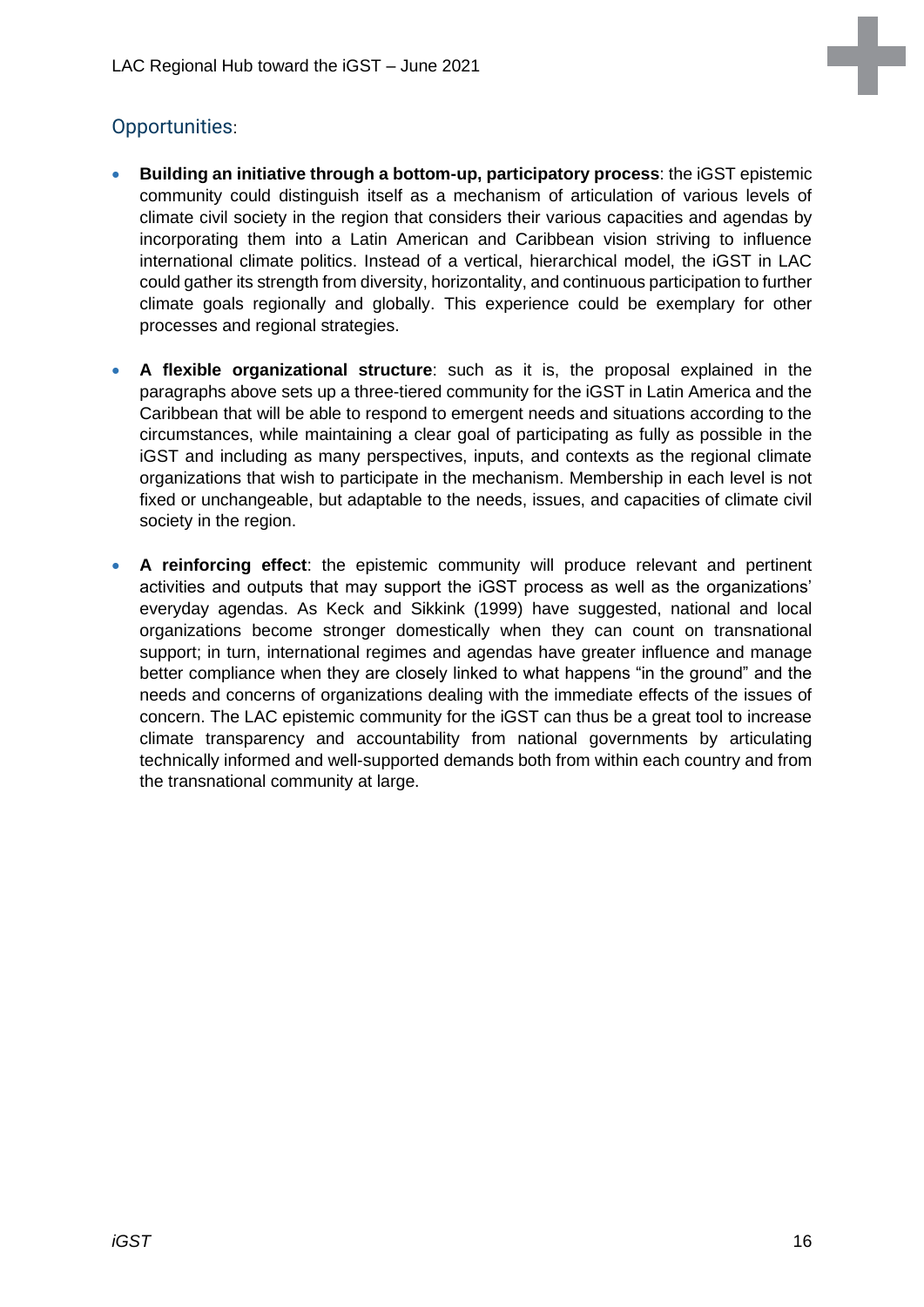## <span id="page-16-0"></span>**+ References**

- Ashman, D. (2005). Supporting Civil Society Networks in International Development Programs. Washington, D. C. AED Center for Civil Society and Governance.
- Ashman, D. and Luca Sugawara, C. (2012). Civil Society Networks. Options for Network Design. Nonprofit Management and Leadership, 23 (3), 389-406.
- Cross, M. K. Davis (2013). Rethinking epistemic communities twenty years later. Review of International Studies, 39 (1), 137-160.
- Dunlop, C. A. (2016). Knowledge, epistemic communities, and agenda setting. In Handbook of Public Policy Agenda-Setting. Edward Elgar.
- Greenspan, I. et al. (2021), NGO Roles and Anticipated Outcomes in Environmental Participatory Processes: A Typology. Nonprofit and Voluntary Sector Quarterly, online content: ps://doi.org/10.1177/08997640211008989
- Haas, P. M. (1992). Banning chlorofluorocarbons: epistemic community efforts to protect stratospheric ozone. International Organization, 46 (1), 187-224.
- Holz, C. et al. (2019). "Equity in the Global Stocktake and Independent Global Stocktake," iGST Designing a Robust Stocktake Discussion Series. Berkeley, Boston, Ottawa: Climate Equity Reference Project.
- Keck, M., and Sikkink, K. (1999). Transnational advocacy networks in international and regional politics. International Social Science Journal, 51 (159), 89-101.
- Maliniak, D., Parajon, E., & Powers, R. (2020). Epistemic Communities and Public Support for the Paris Agreement on Climate Change. Political Research Quarterly, August, online content: https://doi.org/10.1177/1065912920946400
- Northrop, E., Dagnet, Y., Höhne, N., Thwaites, J., & Mogelgaard, K. (2018). Achieving the ambition of Paris: Designing the global Stocktake. World Resources Institute (WRI), Washington, DC.
- Ramalingam, B. (2006). Tools for Knowledge and Learning: A Guide for Development and Humanitarian Organizations. London, Overseas Development Institute.

E.